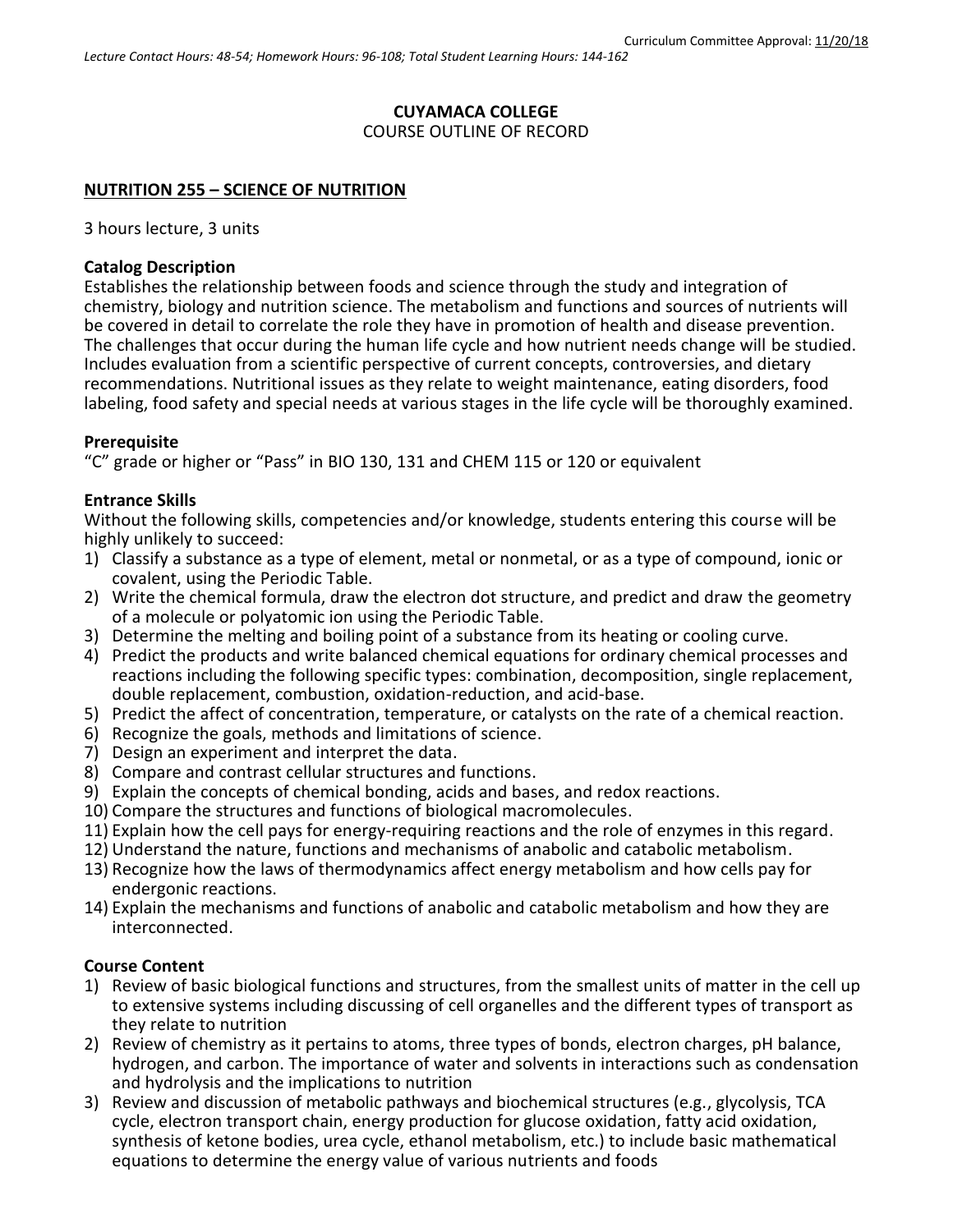- 4) Nutrient classifications and their food sources (protein, lipids, carbohydrate, vitamins, minerals, water, alcohol) through understanding the biochemical structure, unique physiology and energy each contains and the effect on human health
- 5) Digestion and absorption of nutrients
- 6) The major dietary guidelines and recommendations to include discussion of Healthy People 2010 national goals
- 7) Nutrients involved in a strong immune system, blood health and bone health
- 8) Other components of food which contribute to good health (phytochemicals, antioxidants), their food sources, and their relationship to diseases like cancer and heart disease
- 9) Disordered eating patterns that promote obesity and metabolic syndrome, as well as severe eating disorders such as anorexia nervosa, bulimia nervosa, binge/compulsive eating and pica
- 10) Current and controversial developments in nutrition biotechnology, food safety, fat and sugar substitutes, and additives
- 11) Nutritional needs across the life cycle from pregnancy through old age
- 12) Nutritional concerns of malnutrition and food supply around the globe
- 13) Scientific principles to analyze and evaluate nutrition information

## **Course Objectives**

Students will be able to:

- 1) Describe the relationship between optimal nutrition and optimal health, citing examples of the unique nutritional needs of various population groups and various examples of disordered eating.
- 2) Identify the nutrients essential for optimal health and describe their physiological functions, chemical interactions, and food sources for bone health, blood health, immunity, fluid and electrolyte balance, and energy metabolism.
- 3) Design healthy diet plans for a variety of population groups using the various dietary planning guides available (e.g., food guidance systems, recommended dietary intakes, Dietary Guidelines for Americans, etc.).
- 4) Demonstrate proper methods of recording dietary intake for purposes of making comparisons to appropriate nutritional standards and goals.
- 5) Describe the special life cycle nutritional needs at various stages from conception through old age, and provide examples of proper and improper nutritional practices, including information regarding the digestion and absorption of various nutrients throughout the lifespan.
- 6) Evaluate a variety of "diets" for their content and sufficiency (e.g., cultural and ethnic comparisons, vegetarianism versus omnivores, weight control issues including the athlete and sedentary obese individuals, global nutrition concerns, extensive use of artificial ingredients and bioengineered foods), as compared to the guidelines set by the United States Department of Agriculture (USDA).
- 7) Students will demonstrate use of scientific principles in analyzing and evaluating nutrition information as evidenced in nutritional analyses.

## **Method of Evaluation**

A grading system will be established by the instructor and implemented uniformly. Grades will be based on demonstrated proficiency in subject matter determined by multiple measurements for evaluation, one of which must be essay exams, skills demonstration or, where appropriate, the symbol system

- 1) Quizzes and exams that measure students' ability to define the unique nutritional needs of various groups (athletes, elderly, etc.) and identify the physiological function of the various required nutrients.
- 2) Written case study measuring students' ability to utilize a food record in accordance with standard nutritional guidelines, culminating in a specialized diet plan for an individual with special dietary needs or concerns (e.g., vegetarian).
- 3) Research paper in which students are required to investigate, analyze and discuss current standards for optimal nutrition throughout the lifespan.

### **Special Materials Required of Student**

None